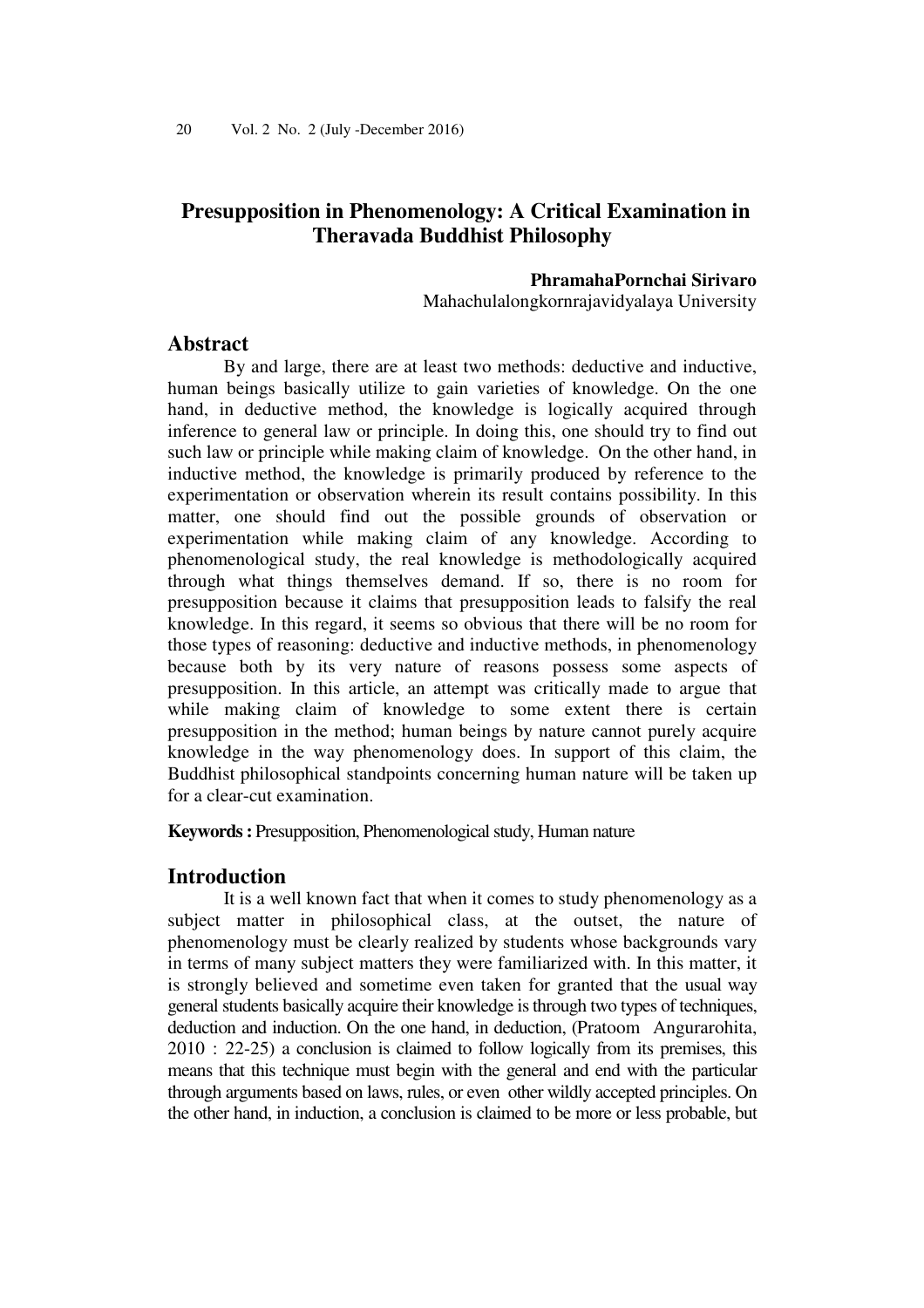no certain, this actually means that the arguments are generally made from observations or experiences whereby the particular or specific thing can be reasonably claimed as the ground for general.

This is diametrically opposed to the techniques mentioned above when phenomenology comes to be obviously and differently characterized as the unprejudiced, descriptive study of whatever appears to consciousness, precisely in the manner in which it so appears. (The Phenomenology Reader, 2002 : 1) It is further claimed that phenomenology is a rigorous science in the sense that knowledge that is basically acquired through this approach is without any presupposition as always were done by naturalism, scientism, and reductionism and other forms of explanation that draw attention away from the appearance of phenomena themselves. All knowledge acquired by means of those ways is somehow grounded upon some kind of presupposition and what is presupposed is what has not been proven in the form of false or truth yet and since deductive and inductive methods are by nature of reasoning connected with presupposition in some ways then this consequently showed that the traditional ways, deduction and induction, leading to what can be claimed to be any kind of knowledge somehow cannot be authenticated. In this regard, it can be said that as long as presuppositionlessness is utilized while acquiring any kind of knowledge on reality then the things themselves can be achieved. Viewed from this angle, it was found that the usual approach generally used by students has been giving rise to prejudiced look because those ways are tainted by scientific, metaphysical, religious or cultural presuppositions or even human beings' attitudes at the very beginning of the fundamental and essential features of human experiences.

#### **Role of Intentionality in phenomenology**

A question is asked as to how is it possible to acquire knowledge of things as they really are? In answering this question, it requires looking at the main method of phenomenology. According to phenomenology, the meaning of man's experiences can be obtained through man's consciousness. In this matter, it is believed that all experiences that bear some type of meaning are conscious. It means that consciousness holds uninterrupted stream shifting and vacillating between manifold objects and attitudes. It can be said that when consciousness arises, it moves towards certain objects; it does not arise without moving towards any object. This is a kin to say that an act of consciousness comes to have any portion of the stream that has a single object as its content and consists of a single attitude towards that object. (Stephan Kaufer and Antony Chemero, 2015 : 32) Based on this consciousness, all meaningful experiences take place in acts, act of consciousness as such. Therefore, if we are directed to find out things as they are, it is necessary for us to look at this act of consciousness, not from other means. In searching for the things themselves as were claimed by many phenomenologists,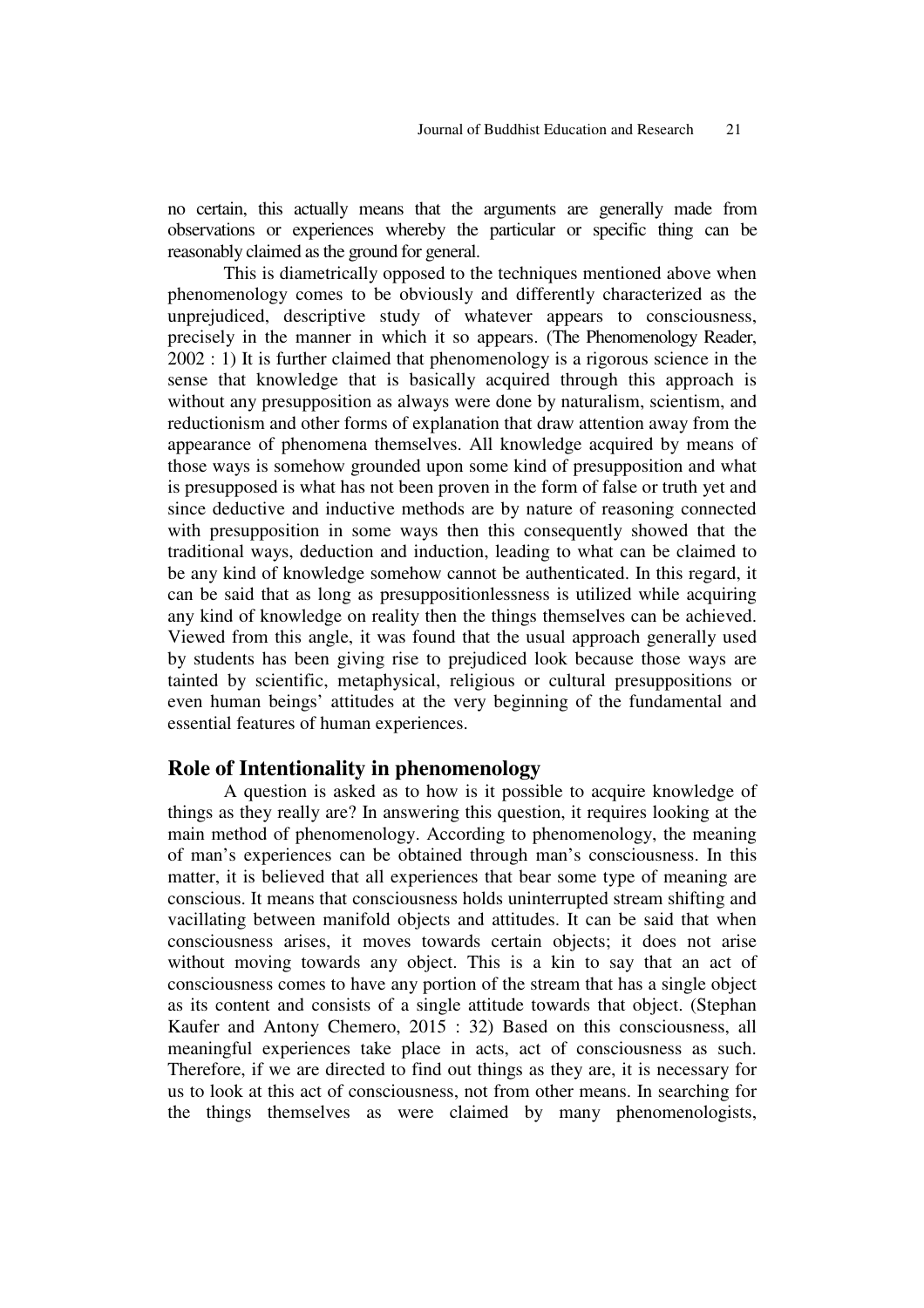presupposition should be left behind. Only consciousness or pure consciousness is needed, consciousness itself can lead to such knowledge. Let's delve into the concept of man and then man's consciousness in Buddhist philosophical perspective before giving any support to phenomenological position.

### **Nature of man in Buddhist philosophy**

According to Buddhist philosophy on nature of man, it basically refers to five groups of existence, Rūpa-khandha, Vedanā-khandha, Saññā-khandha, Samkhāra-khandha and Viññāna-khandha. When the word 'man' or 'Mr. A' is discussed, it actually means five aggregates of existence. In this section, the discussion is particularly focused on Samkhāra-khandha and Viññāna-khandha in order to be used as the ground in support of the claim.

## *Viññāna-khandha* **is regarded as the Cognitive Aspect of Man:**

In Buddhism, It is generally held that the following words 'cittam' 'mano' 'manasam' 'hadayam' 'pandaram' 'manāyatanam' 'manindriyam' 'viññānam' 'viññānakkhandho' and 'tajjāmanoviññānadhātu' are roughly synonymous term far English word 'mind' or 'consciousness'. Despite being interchangeability, one term can be used for another according to the need and fitness of the occasion. In *Abhidhamma*, *citta* is precisely defined as the first one of four basic principles or ultimate truth: *Citta Cetasika Rūpa and Nibbāna*. Therefore, it can be claimed that *citta* possesses the most important aspect in Buddhist philosophy as it becomes ultimate thing.

In Buddhist philosophy, consciousness is considered to operate like a stream and thereby is thought to be somehow transmitted from one life to the next, thus enabling Kamma causality over lifetimes. Such continuity of consciousness actually represents, in a sense, the man's identity. That is why it is held that consciousness is of essential quality in keeping the body alive and distinguishing animate being from inanimate elements. In this respect, when the word 'consciousness' (*viññāna*) is used, it means the cognitive function directed to its object. This is found in *Samyuttanikāya*, that such consciousness (*viññāna*) is defined as 'because it recognizes something, it is called 'consciousness' (*viññāna*).

As far as *Viññānakkhandho* is concerned, it is not an entity which is always existing called consciousness but an aggregate of consciousness arising out of conditions, and brought about contact (*phassa*) of sense organs (*indriya*) and sense objects (*visaya*). In Buddhism, the nature of consciousness is conditioned and it is termed as such according to whatever condition through which it basically arises, from an account of eye and visible form arises a consciousness, and by virtue of this it is called visual consciousness (*chakkhuviññāna*). In the same token, from an account of ear and sound arises a consciousness, and it is called auditory consciousness (*sota-viññāna*), from an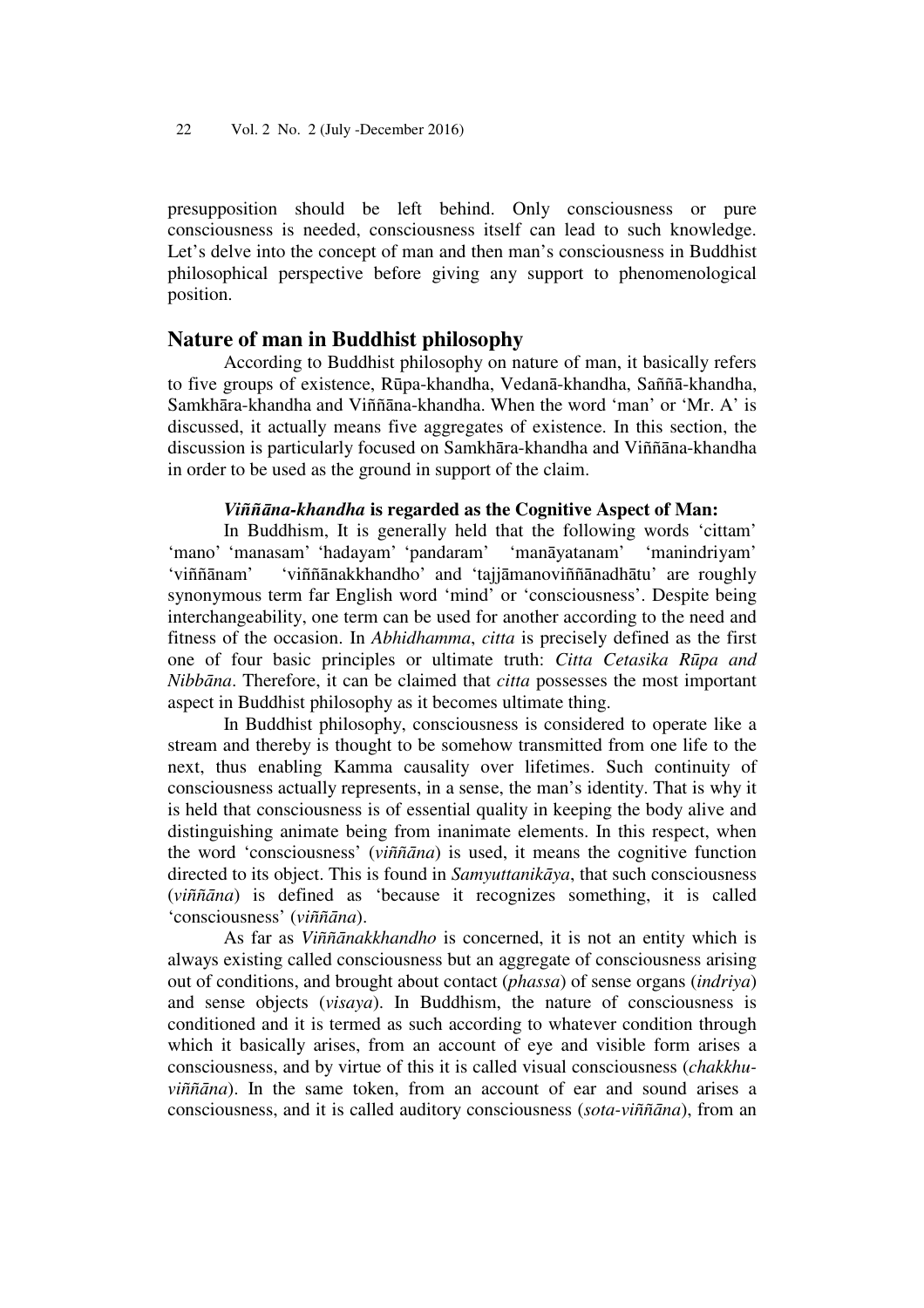account of nose and smell arises a consciousness and it is called olfactory consciousness (*ghāna-viññāna*), from an account of tongue and taste arises a consciousness and it is called gustatory consciousness (*jivhā-viññāna*), from an account of body and tangible objects arises a consciousness and it is called tactile consciousness (*kāya-viññāna*) and from an account of mind and mindobjects arises a consciousness and it is called mental consciousness (*manoviññāna*).

With respect to the mentioned consciousness, the presence of internal sense-fields (*Ajjhattikāyatana*) and external sense-fields (*Bāhirāyatana*) and their contact becomes necessary to bring about consciousness. In *Majjhimanikāya*, it is said that if the eye that is internal is intact and external material shapes come within its range and there is the appropriate impact, then there is appearance of the appropriate section of consciousness. Let's see the example of eye consciousness (*cakkhu-viññāna*) first. This kind of consciousness will arise when eye is in contact with a visible form as its object, red, picture, for instance, thereby the eye consciousness can arise. Its function operates in the form of seeing.

Furthermore, consciousness is also held as *dhātu* (element; the ultimate constituents of a whole) called *viññāna-dhātu*. In Buddhist philosophy, consciousness does not recognize an object. The awareness of an object is its function, for example, when the eye is in contact with colour, blue, eye consciousness (*cakkhuviññāna*) arises just in the way of awareness of the presence of an object; there is no recognition of colour, blue. What recognizes an object, blue, is by nature derived from the aggregate of perception. Other consciousnesses also function in this way. Suffice it to claim that consciousness plays a significant role in making the man's personality. Without functioning of consciousness man cannot be counted as man.

## *Samkhāra-khandha* **is considered as the Socio-Moral aspect of Man:**

Etymologically, the *Pāli* term '*Samkhāra*' is generally translated into English as 'dispositions' or 'mental formations' or 'volitional activities'. Thus, it has different definition of meaning which should be carefully distinguished. The most frequent usage of term 'formation' may be applied to it, with the qualification required by the context used. Such a term may embrace the act of 'forming' or the passive state of 'having been formed' or both. K. N. Jayatilleke, while dealing with the term '*Samkhāra*', pointed to three senses by which the word is used. Firstly, when '*Samkhāra*' is associated with the sense of volitions as in the sentence '*avijjā paccayā samkhārā*', it shows that man's volitions are conditioned by their true or false beliefs giving rise to ignorance. In this regard, it arises when man sometimes thinks rightly and does a good deed or thinks wrongly and commits a bad deed. Man treads in *Samsāra* like a blind man with stick, who sometimes goes on the right and sometimes on the wrong route in trying to get his destination. Secondly, when ''*Samkhāra*' is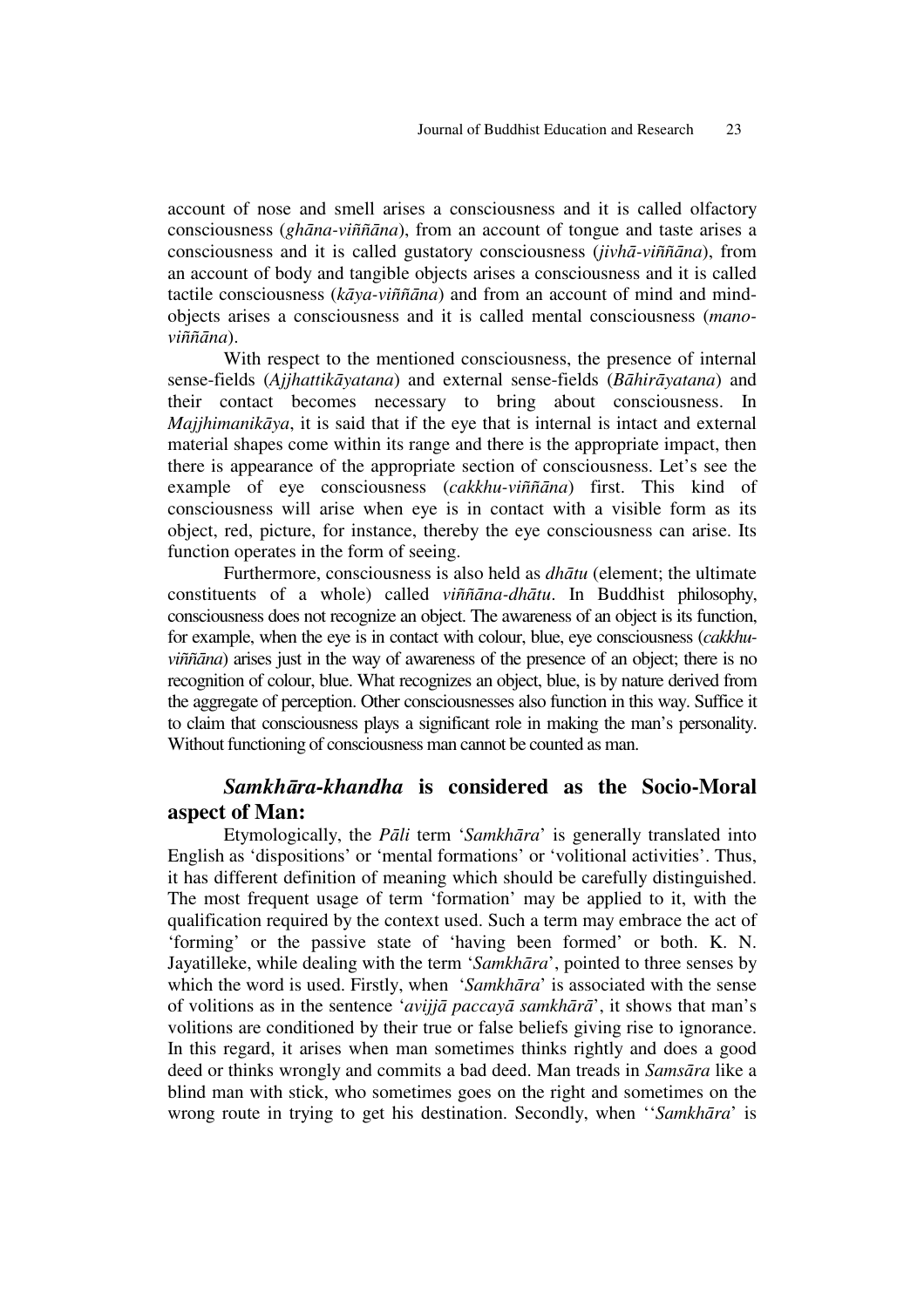used; it also refers to man's conative or purposive activities in particular. These volitions may be bodily processes and may include reflexive actions such as breathing (*assāsa-passāsa*) as well as conditioned behaviour, habits for instance. They may be verbal activities involving cognitive and discursive thinking in waking life or even in their dreams. Thirdly, it may mean the purposive thinking or ideation concerning impressions, ideas or concepts relating to feelings. (Jayatilleke, K. N., 2000 : 54-85)

As far as the term '*Samkhāra*' is concerned, it generally means the aggregate of dispositions or volitional activities (*Samkhāra*). In this way, the dispositions are an extremely valuable means by which human beings can cope with the experience of the world. (Kalupahana, D. J, 1987 : 19)They are the psychological compositions, which stand for the variety of qualities, embellishing the mind, good, bad or indifferent which are guided by intention (*Cetanā*). (Phra Prayudh, Payutto, 1995 : 16) In *Majjhimanikāya*'s definition, its aspect is active, 'forming' and signified kamma i.e., wholesome or unwholesome volitional activities of body, verbal and mind. It actually means that it is operated through the mentioned three actions. Hence, it is of three kinds in accordance with the channels through which it is performed: bodily formation (*kāya-saākhāra*), verbal formation (*vacā-samkhāra*) and mental formation (*citta-samkhāra*).

As far as the term 'volitional activities' is concerned, there are six classes of volitional states; namely, 1.volition concerning visible objects (*rūpa-sañcetanā*), 2.volition concerning audible objects (*sadda-sañcetanā*), 3.volition concerning odorous objects (*gandha-sañcetanā*), 4.volition concerning sapid objects (*rasa-sañcetanā*), 5. volition concerning tangible objects (*phoṭṭhabha-sañcetanā*) and 6. volitions concerning ideational objects (*dhammasañcetanā*). It is said that all activities connected with volition in this way. In this aggregate, the essential aspect of volitional activities is portrayed as method of justification on how good or bad a person is.

#### **Place of Citta in Buddhist Scriptures**

In *Pāli* scripture, the term '*citta*' is literally derived from the verbal root '*citti*', it means cognizing or knowing. Three definitions of '*citta*' are shown by commentators: *citta* is defined as follows: 1) agent, 2) instrument and 3) activity. As regards the agent, it embraces recognizing of an object (*Ãrammanam cintetī ti cittam*). In the definition of instrument, *citta* is that by means of which the accompanying mental factors cognize the object (*etena cintetīti cittam*). As regards the activity, *citta* is by itself nothing other than

the process of cognizing the object (*cintanamatta*m *cittam*).

It is strongly held that such *citta* is regarded as an agent and as an instrument and it is deliberately assigned to refute the wrong view of those who are of the views that a substantial self is the agent and instrument of cognition. In fact, in Buddhist philosophy, it is *citta* or consciousness that acts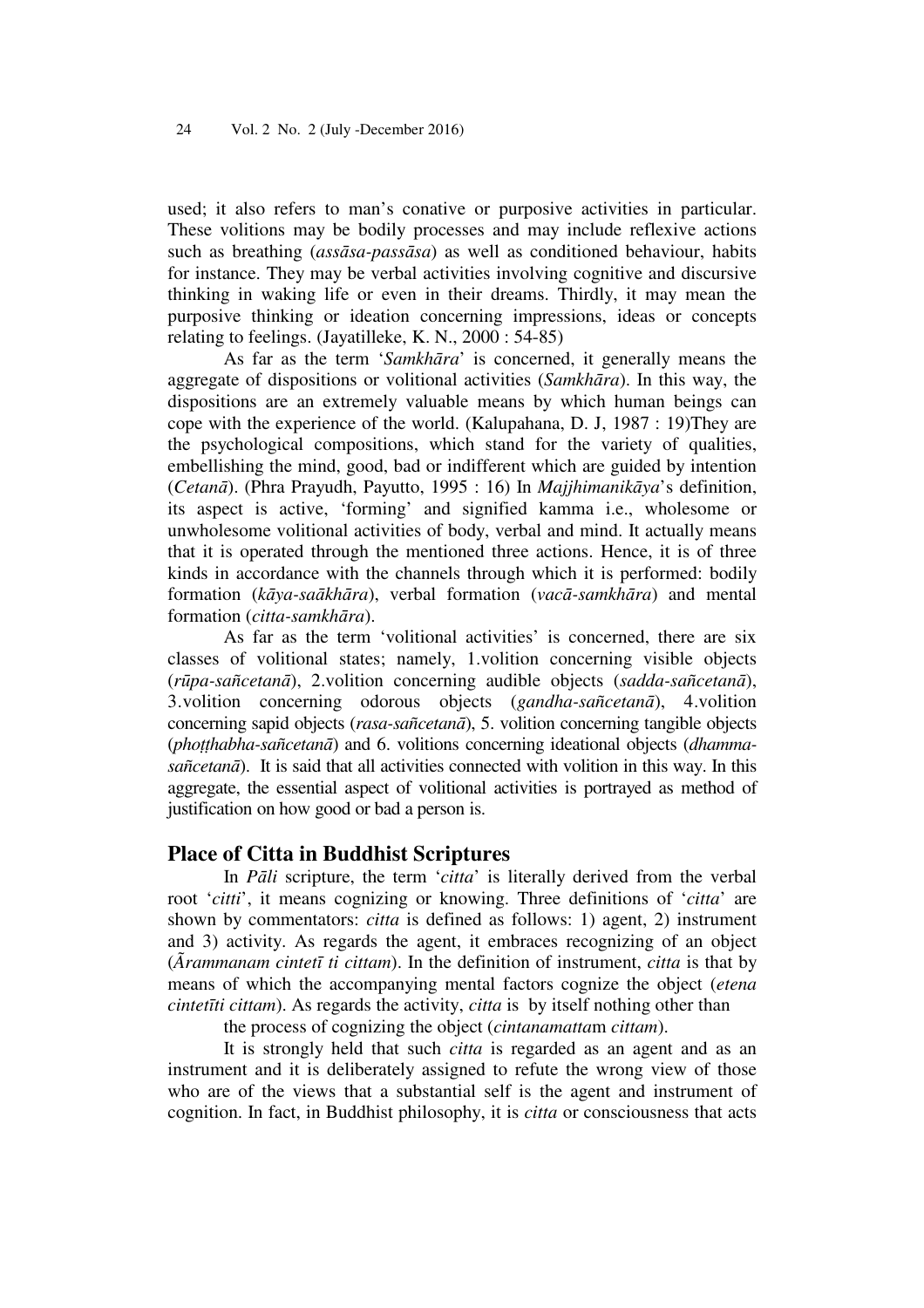or performs its duty as it says that fundamentally *citta* is an activity or process of cognizing actual being in itself apart from the activity of cognizing. As far as *citta* or consciousness is concerned, the word '*citta'* in *Visuddhimagga* of *Viññānakkhandhakathā* is obviously classified into three groups, namely, unwholesome (*akusalacitta*), wholesome (*kusalacitta*) and indeterminate (*abyākata-citta*). However, due to being slightly different with its term, it should be divided into four classes: unwholesome (*akusalacitta*), wholesome (*kusalacitta*), resultant (*vipāka-citta*) and functional (*kiriyā-citta*) in order to distinguish them clearly: 1) Akusala-citta refers to unwholesome mind (*akusala-citta*) and it is accompanied by one or another of the three following unwholesome roots, greed (*lobha*), hatred (*dosa*) and delusion (*moha*). 2) Kusala-citta refers to wholesome mind (*kusala-citta*) and it is accompanied by the following wholesome roots: non-greed (*alobha*), non-hatred (*adosa*) and non-delusion (*amoha*). 3) Vipāka-citta means the resultant mind and it is the third class of *citta* being distinct from the former two, a class that comprises both the results of unwholesome *kamma* and wholesome *kamma*. 4) Kiriyācitta refers to the function of mind and it is what is named *citta*. This kind of mind is neither *kamma* nor *kamma* result. Despite performing action, this type of mind is not yielding any kammically result. Only a person who reached the last state of ideal life (*Arahant*) can possess this capacity of mind.

From the above discussion, it showed that *Samkhāra-khandha* plays important role in making social and moral aspects of man. Let us elaborate this point further.

According to *Abhidhammattha Samgaha*, there are four groups of mental properties (*cetasika*) as follows: 1) There are seven common properties which are common to all classes of consciousness (mind) called '*sabbha cittaka*'. It means that the following mental properties are always present with mind. Every man has these mental properties. 2) There are six particular (*pakinnaka*) mental properties which are invariably entering into composition with consciousness; these categories of mental properties are not always dominating the moment of mind; some such as initial application of man (*vitakka*) may dominate whereas some may not. 3) The following fourteen mental properties are called '*akusala cetasika*'. They determine the immoral aspect of man. When these unwholesome mental factors are present with mind (*citta*) then mind (*citta*) becomes kammically immoral consciousness (*akusala citta*): 4) There are twenty-five moral mental properties called '*kusala cetasika*' (wholesome mental factors). They determine the moral aspect of man. When these wholesome mental factors are present with *citta* (mind), then mind (*citta*) becomes kammically wholesome consciousness (*kusala citta*).

All these mental properties come to play considerable roles in gauging how good or bad he is. Furthermore, they also come to influence upon man's mind in many manners. Under these circumstances, it is necessary to take a closer look if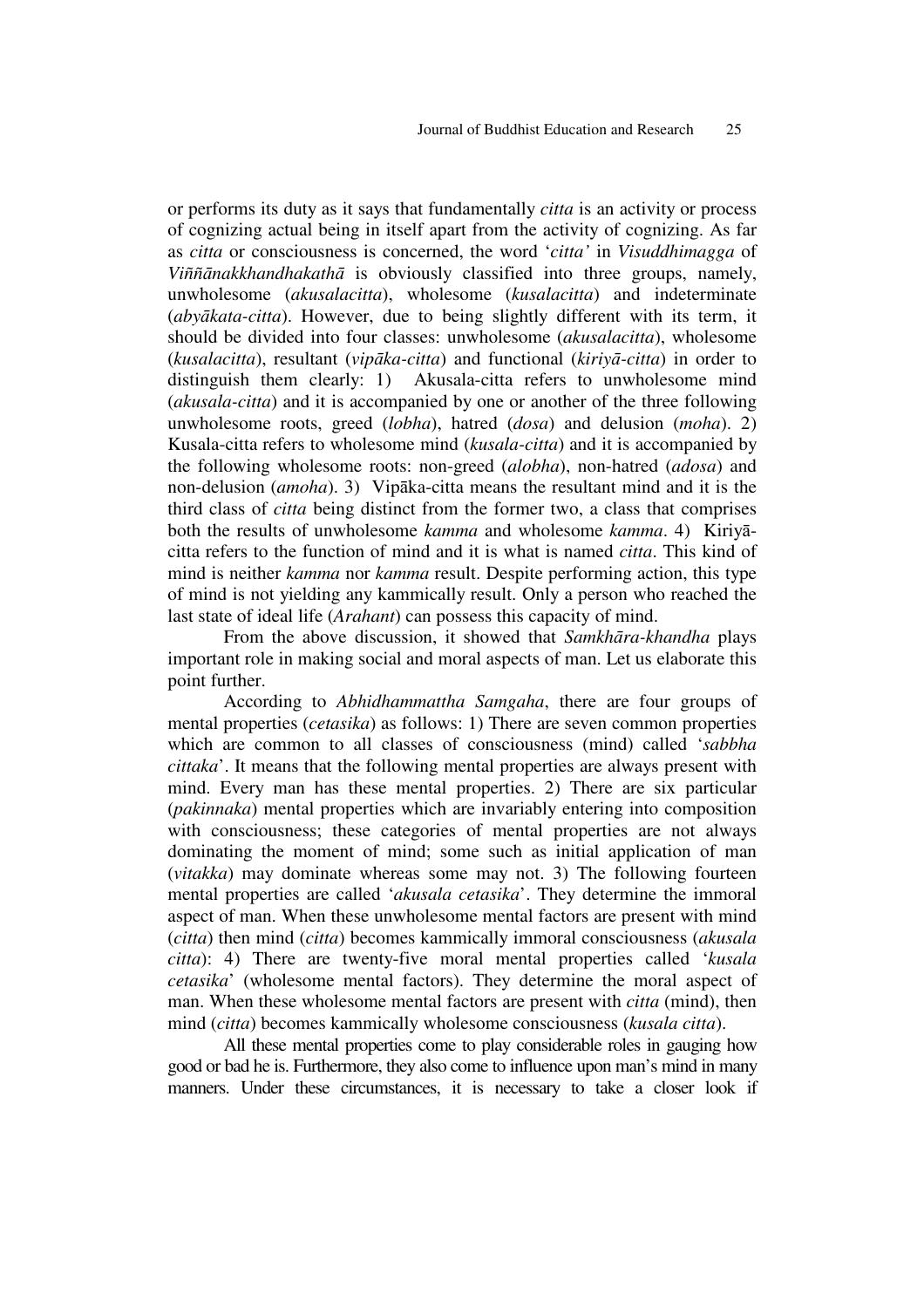phenomenologist method is proposed to be real way in seeing things as they really are. Let's have a critical examination on it.

## **A critical examination on the presupposition in phenomenology**

As far as the mental capacities are concerned, what is necessary for taking up in account is the two groups of mental factors: wholesome factors (*kusala cetasika*) and unwholesome factors (*akusala cetasika*) because when mind (*citta*) is accompanied by them, they act as determining action on whether such an action is kammically good or bad. Those types of capacities of man (*cetasika*) clearly represent different qualities of man which will bring about the result either kammically good or bad. It actually means that if man's action is determined by wholesome mental factors such as non-greed (*alobha*), his action is considered as good action on the one hand and if his action is determined by unwholesome mental factors such as greed (*lobha*), his action is considered as bad action on the other hand. A clear-cut explanation of this matter will be clear if nature of man's consciousness is discussed in great detail.

This clearly shows that there is a relation between man's nature and man's consciousness and such consciousness whether it yields pure or impure result is exclusively dependent upon the nature of man; when man's consciousness is wholesome then his consciousness is pure and vice versa, suffice it to say that man's consciousness is determined and governed by his nature. That is why Buddhism always exhorts men to purify their mind. In other words, it means purification of one's own nature makes one's action kammically wholesome. According to Buddhism, (Dan Lusthaus, 2002 : 4) to see things as they are actually becoming (yathābhūtam) is to be Enlightened or Awakened (Bodhi) and in this matter Buddha is qualified as a person who can see things as they really are.

#### **Conclusion**

In conclusion, it is claimed that to gain the things themselves as were obviously claimed by many phenomenologists through description of consciousness whereby meaning of experience is taking place may contain difficulties by virtue of the following reasons: 1) as far as the nature of man is concerned, man's consciousness is accompanied and bound by either wholesome or unwholesome, consequently, it possesses the possibility of mixing up with any of them, 2) since the nature of man's consciousness cannot purely exist then the presupposition yielded by such nature is also present.